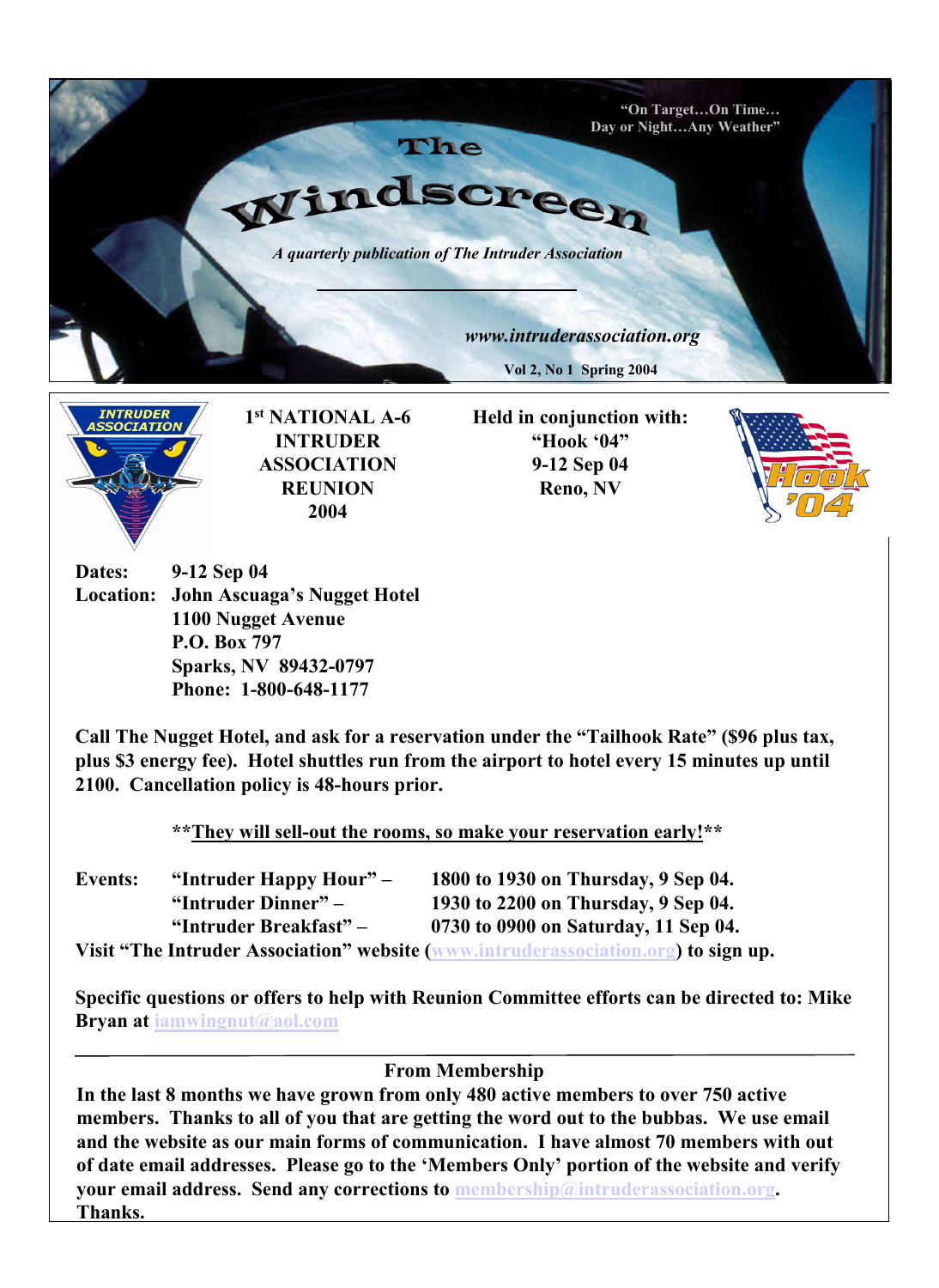## From the President

Spring has finally happened in the Pacific Northwest after a long dark ( and wet) winter. We had an Intruder rendezvous last month in Seattle. In addition to telling lots of "expanded" stories from the past, there was a great deal of discussion about the upcoming Intruder Reunion to be held in Reno this September. Those of us that attended Tailhook last year were very impressed with the entire event. I had not been to a 'Hook since the move was made from Las Vegas to Reno. What you have now is a world class gathering of active duty, retired, reserve and industry to take stock of carrier aviation over the last year and in the future.

The Nugget has been a great host for the Tailhook Association. It is great to see the flight suits and patches and logos everywhere. The displays by industry are really impressive and give a glimpse into what the future holds. However the thing that struck me the most was the spirit of pride in what carrier aviation has done and how important it is to the future of our county.

There was a good showing from Intruder types last year - in fact at a Saturday breakfast we had over 80 attendees. It was great to see old friends and relive some great times. My wife had never been to a Hook ( as I remember in those days wives just didn't go...) and she had a great time many of the Intruder wives were there and everyone I talked with wanted to return this year.

Mike Bryan has been leading the effort along with some other key players like Clyde Cain and Mike Munson. He has put together a great program that will run concurrently with, but not conflict any Tailhook event. We will have a cocktail party/dinner on Thursday the 9th of Sept and a breakfast on Saturday the 11th. In addition there will be a hospitality suite for Intruders and a bag of goodies. As a added attraction, Rick and Mark Morgan will be there to release their just finished book covering the history of the Intruder. This is all in addition to the great Hook events like the Friday Mixer, the panel discussions, golf tournament, and banquet.

What I have seen so far is that small groups of friends are getting together to attend and when they mention that to other friends, the circle expands. Please make that call to get everyone headed to Reno 9-12 September. All the info is available on both our website and Tailhook's site.

Finally, we lost two Intruders who had made significant contributions to the Intruder Association. Both Fred House and Roger Lerseth were the kind of guys who were willing to take time to work on projects like the IA, ANA, the River Rats to name a few. It is important to recognize their efforts over and above the significant achievements both made while sitting in the cockpit of A-6s. I knew them both, respected them immensely and will miss not having their counsel going forward.

I hope to see as many of you as possible in Reno.

Best regards,

 $5a2 \le 20$ 

John Schork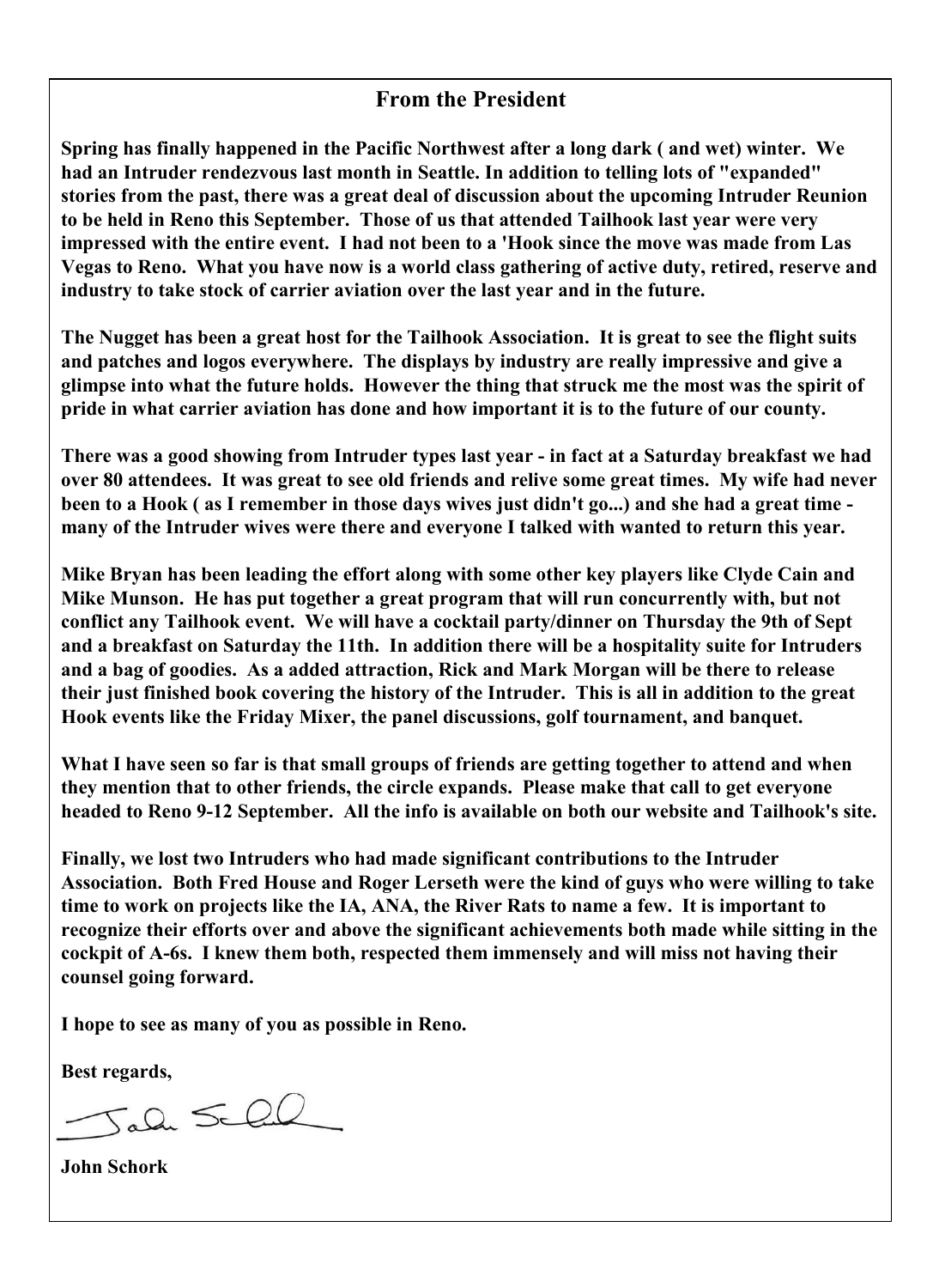This aircraft is now proudly displayed at NAS Patuxent River after being rescued from behind a PW building at PAX. An all volunteer effort to "re-work" the aircraft resulted in the finished product. The aircraft proudly displays the names CAPT Steve "Axel" Hazelrigg and CDR Bill "Catfish" Davis.

Thanks to CAPT T. P. Phelan, Commander, Naval Test Wing Atlantic for getting this out to us.

If you have any A-6E photo stories you'd like in the newsletter or posted on the website send them to me at membership@int ruderassociation. org.

# BEFORE AND AFTER

A-6E Intruder 159568





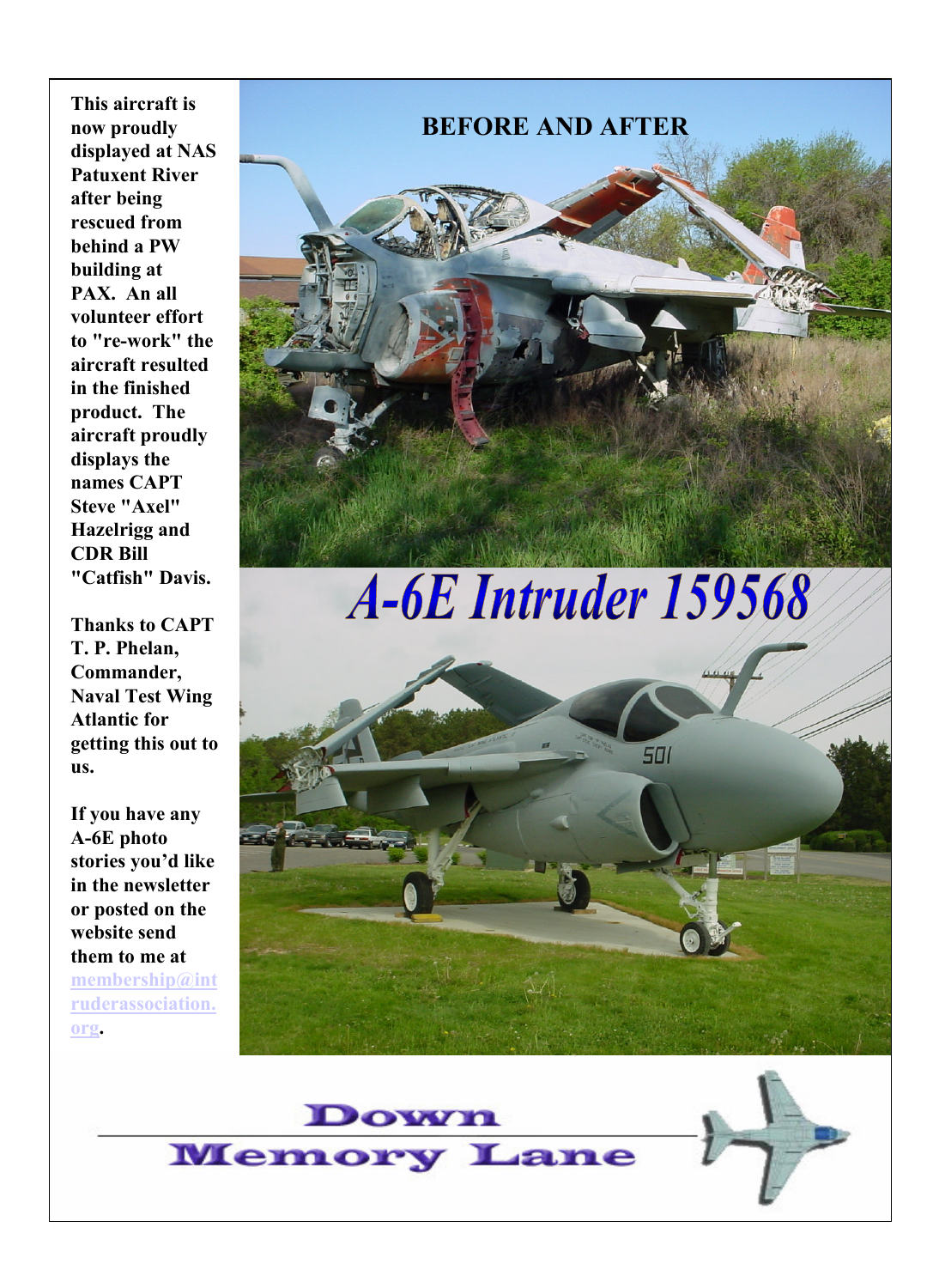## MARINE CORPS SCHOLARSHIP FOUNDATION

The Marine Corps Scholarship Foundation is a non-profit organization established to provide educational assistance to the sons and daughters of Marines.

Approximately 42 years ago, BGen. Martin F. Rockmore read about a Marine veteran's child who could not afford to go to college. Rockmore decided to take action by calling on the support of his fellow Marine reserves, and formed a Scholarship Foundation. In that first year, the newly-formed Foundation raised sufficient funds for one scholarship.

Since that first scholarship, the Marine Corps Scholarship Foundation has come a long way. To date, it has awarded more than 18,000 scholarships valued at approximately \$21.5 million. In addition, the Foundation presented education bonds to children whose parent died in the bombing of the Beirut barracks in 1983 or was killed in the line of duty during the 1991 Gulf War. These bonds were awarded regardless of the branch of service of the deceased parent.

. Foundation awarded over \$1.5 million in scholarships to 982 students for the 2003-2004 academic year. What it all boils down to is that this Foundation helps young men and women to achieve their dreams and to reach their potential..

Children of active or former Marines and Navy Corpsmen can apply for scholarships. Scholarships are renewable annually for up to four years. Applications can be downloaded from the Foundation's web site.

In addition to providing support for the children of former Marines who lost their lives in the tragedies of September 11, 2001, the Marine Corps Scholarship Foundation also has pledged that every child of a Marine, and of a Navy Corpsman serving in combat with the Marines, whose parent is killed in action will receive higher education scholarship assistance of at least \$10,000. Right now, between Operation Enduring Freedom in Afghanistan and Operation Iraqi Freedom, there are more than 90 youngsters that will receive the Foundation's help.

In this time of conflict, the Marines stationed across the globe need our support. To help the Foundation meet its obligation to all of these deserving youngsters, anyone interested in helping the Foundation can do so by contacting the Foundation: 1-866-IWO-JIMA (toll free) or by going to the website: www.marine-scholars.org.

Donations can be sent to: Marine Corps Scholarship Foundation, P.O. Box 3008, Princeton, NJ 08543-3008 or credit card donations can be made directly from the website.

# And here's one we've wanted to see.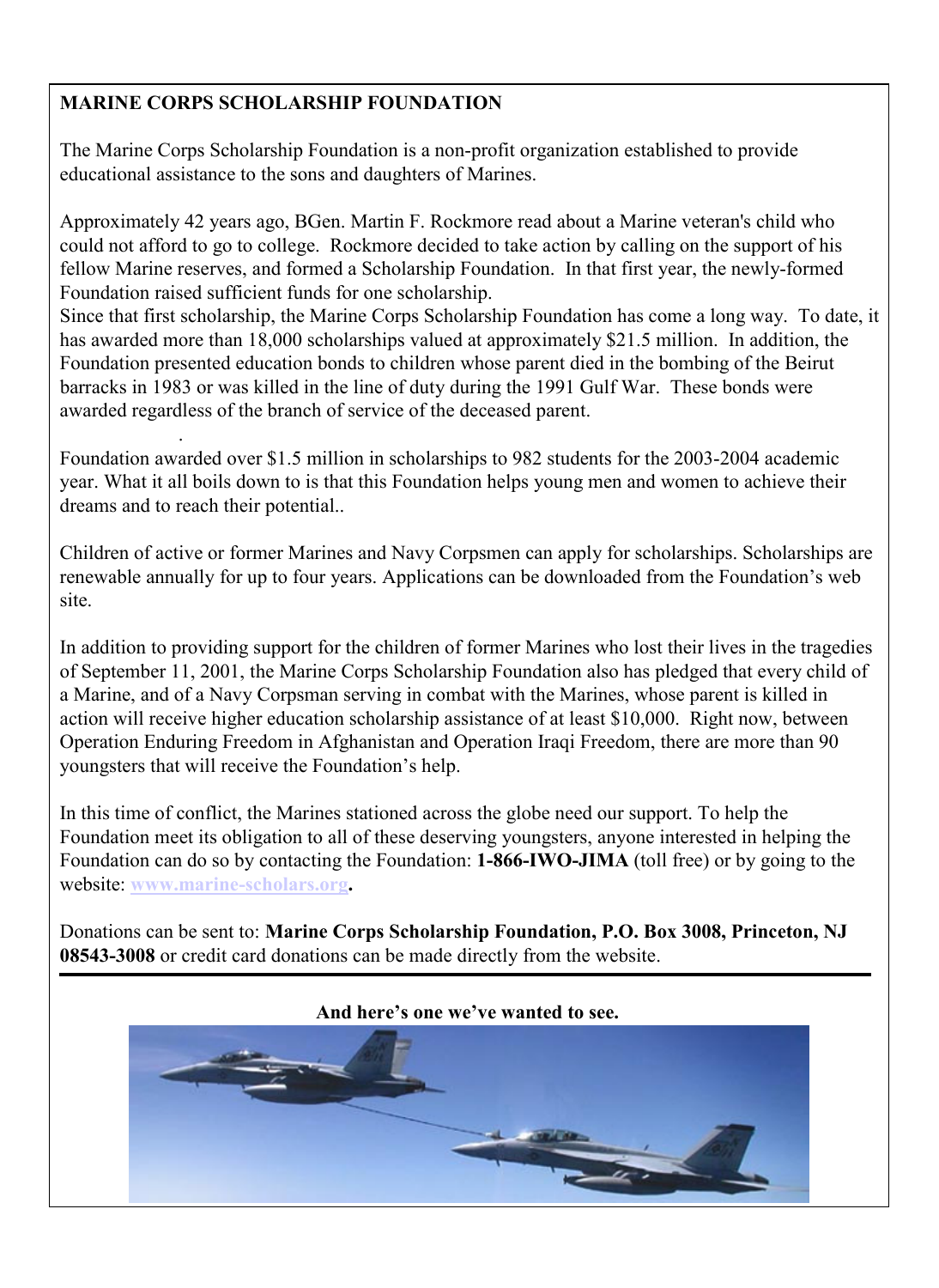

## House, Fred Wednesday, 21 Jan 2004

Fred House, a long-time resident of the Northwest, passed away suddenly and unexpected Jan. 21, 2004. He was 56.

Fred was born Sept. 3, 1947, in Cornwall, N.Y., to Mr. and Mrs. Harry House, He was raised in Monroe, N.Y., where he lived through high school.

Following his graduation from Marist College in 1969 Fred joined the Navy. After obtaining his ensign commission, he was assigned to naval Flight Officer's School and earned his NFO wings of gold. Fred was assigned to Attack Squadron 128, Whidbey Island Naval Air Station as a fleet replacement bombardier-navigator in the A-6 Intruder where he received his advanced training in all-weather low-level attack flying. Upon graduation from VA-128, Fred was assigned to VA-52 Knight Riders aboard the USS Kitty Hawk in the South China Seas, conducting air strikes over Vietnam. Fred completed two combat tours with VA-52 and flew more than 200 combat missions. He was awarded two Distinguished Flying Crosses, nine individual Air Medals, 19 Strike Flight Air Medals, 3 Navy Commendation Medals with the combat V and numerous other individual, campaign and unit awards.

Following his combat tours, Fred was an instructor in the A-6 Intruder until his resignation from active duty in 1977. Fred continued his Navy connection as a simulator instructor and flight crew trainer at NAS Whidbey Island. He also maintained a photography business until moving from Oak Harbor to Anacortes.

He was employed at Sundowner Products, Inc. of Bothell, as a custom cabinet fabricator. Fred was the acting secretary/treasurer of his neighborhood homeowner's association. He remained active in the naval aviation community, devoting much of his free time to maintaining the Intruder Association Web site, and contributing to various Navy functions and projects. He is survived by his wife, Annabelle House of Anacortes; three sons, Andrew House of Ellensburg, Phillip Bernhardt-House of Cork, Ireland, and Sherman House of Spokane; daughter, Allison House of Hilo, Hawaii; sister, Susan Gagliardi of Clermont, Fla.

Memorials are suggested to 141019042 c/o Annabelle House Donation Account, "The House Children College Fund," Whidbey Island Bank, P.O. Box 320, Anacortes, WA 98221. Funeral services were held Jan. 27 at St. Joseph's Chapel, NAS Whidbey Island. Interment followed at Grand View Cemetery, Anacortes. A reception was held at St. Mary Catholic Church, Anacortes. Arrangements are in the care of Evans Funeral Chapel, Anacortes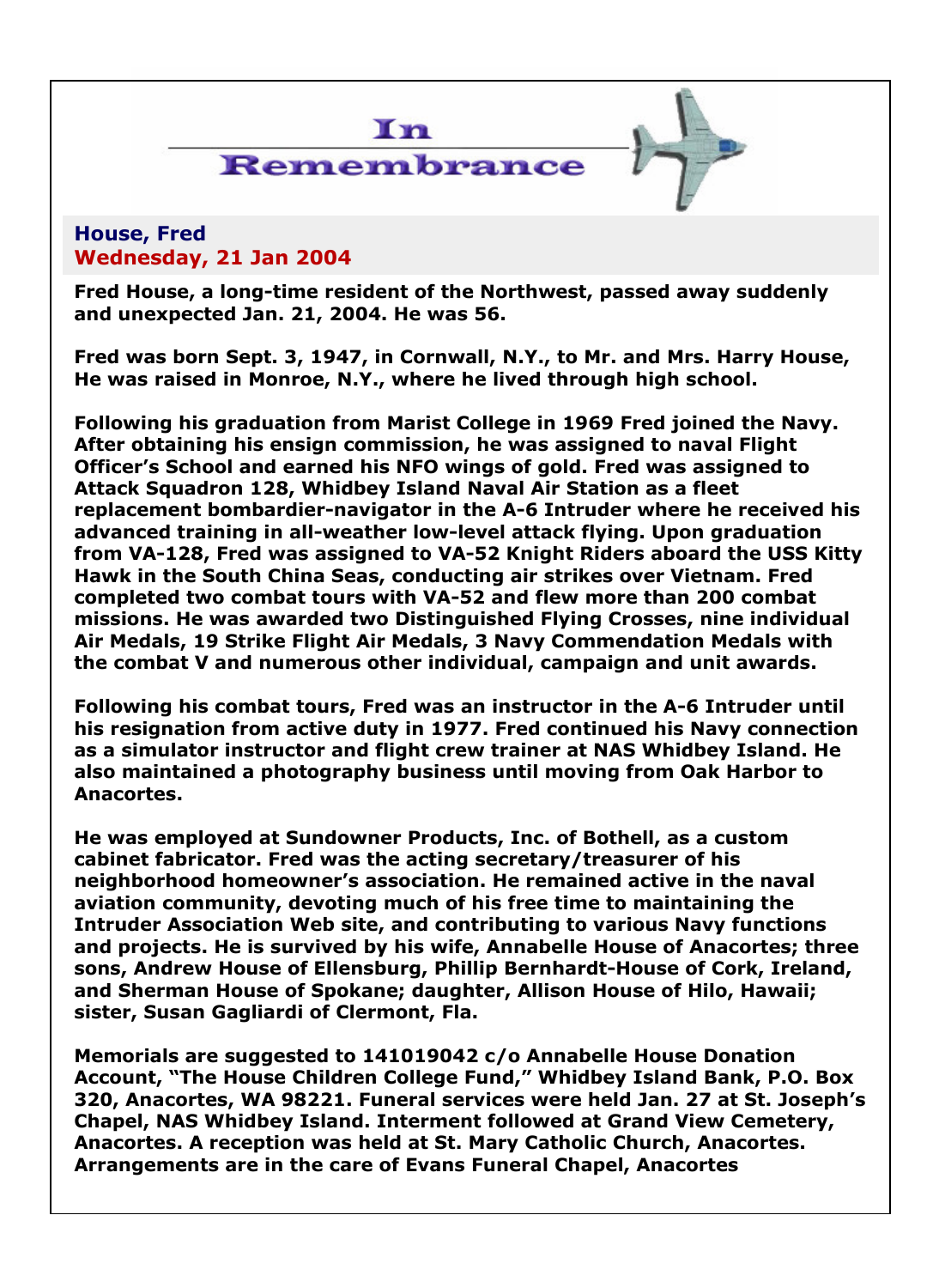

# Remembrance

## Lerseth, Roger Gene Saturday, 27 Mar 2004

CDR Roger Gene Lerseth, USN (Ret.), 57, 24-year Oak Harbor resident and former Vietnam POW, died at his home March 27, 2004, following a brief illness. CDR Lerseth was born Oct. 24, 1946, in Belle Fourche, S.D., to Orville and Lillian (Heggem) Lerseth. He was raised in Belle Fourche, S.D., and Spokane, where he graduated from West Valley High School. He earned a BA in economics from the University of Washington in June 1969 and was commissioned as an ensign in the U.S. Navy through the NROTC program.

Designated a naval flight officer in 1970, he qualified in the A-6 Intruder at Oceana Naval Air Station, joining VA-75 aboard the USS Saratoga (CV-60) for a 1971 Mediterranean deployment followed by a 1972 combat deployment to Southeast Asia. On Sept. 6, 1972, then-Lt. Lerseth was shot down over North Vietnam. Seriously injured from his ejection, he was captured and held by the North Vietnamese in the infamous Hanoi Hilton prison.

Upon release in February 1973, he was hospitalized at Oak Knoll Naval Hospital, Oakland, Calif., to recover from his injuries. After obtaining his MBA from Old Dominion University, he returned to flight duty in 1976 in VA-35, participating in the first deployment of the nuclear carrier USS Nimitz (CVN-68). In January 1979, he was assigned to the U.S. Naval Academy as an instructor and academic advisor. In 1981, following transition training at Whidbey Island Naval Air Station in the new A-6 TRAM aircraft, he served as VA-95 operations officer aboard the USS America (CVA-66) and the USS Enterprise (CVN-65).

In 1982, following recurring medical problems from his combat injuries, he was reassigned as A-6 plans and program manager at COMMATVAQWINGPAC. He then served as officer in charge, Naval Support Activity, Gaeta, Italy, followed by assignment as a financial manager and operations analyst at the Naval Center for Cost Analysis. His last active naval assignment was as a faculty member of the Strategy and Policy Department, Naval War College, Newport, R.I., from which he retired in August, 1994. He received a Ph.D. in political science from Boston University in 2001.

His decorations include the Distinguished Flying Cross (five awards), the Bronze Star with Combat V, the Purple Heart, the Meritorious Service Medal (three awards), five individual and seven Strike/Flight Air Medals, the Navy Commendation Medal with Combat V (two awards), and the Naval Achievement Medal, among other personal and unit citations.

A patron of naval aviation, he was vice-president of the Red River Valley Fighter Pilots Association; commanding officer, Whidbey Island Squadron, Association of Naval Aviation; and a member of the NAMPOWs, 4th Allied POW Wing.

Roger is survived by his wife of 23 years, Capt. Christine Picchi, NC, USN(Ret) of Oak Harbor; his mother, Lillian Lerseth of Spokane; and two sisters, JoAnn Lerseth of Spokane and Lauretta Rozell and husband Eric and their children Cameron and Kelsey, all of Kalispell, Mont. He was preceded in death by his father in 1972. A memorial service was held Friday, April 2, at 2 p.m. at Whidbey Island Naval Air Station base chapel. Full military honors and inurnment will take place at 1500 May 4th at Arlington National Cemetery. Memorials may be made to the Red River Valley Fighter Pilots Association Air Warrior Courage Foundation, PO Box 882, Boothbay Harbor, ME 04538.